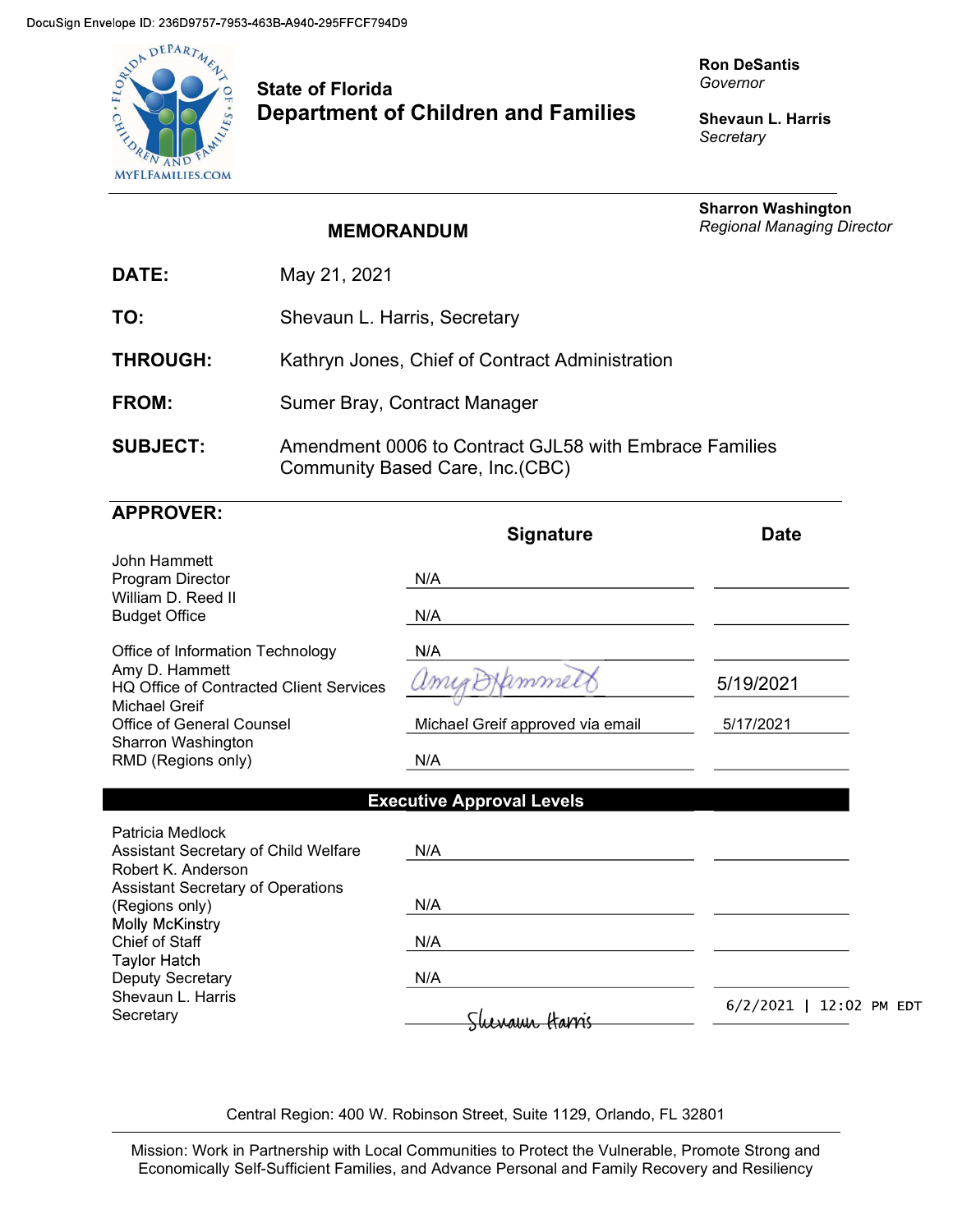PURPOSE: The Central Region's contract management unit is requesting amendment to Contract GJL58 with 0006 to add the Executive Compensation Annual Report.

BACKGROUND: The added report complies with requirements from Section 4 of Executive Order 20-44 mandating contractors to submit an annual report regarding executive compensation.

KEY PROVISIONS: The Federal Accountability and Transparency Act (FFATA) and the requirements of Executive Order 20-44 were consolidated into one form PCMT-08-2021 which is incorporated into the contract with this amendment.

ACTION REQUESTED: Approval to execute Amendment 0006 to Contract GJL58

CONTACT INFORMATION: Sumer Bray, CBC Contract Manager (407) 317-7957 Sumer.Bray@myflfamilies.com

ATTACHMENTS: Contract GJL58 Amendment 0006 Contract GJL58 CF1121 Agreement Package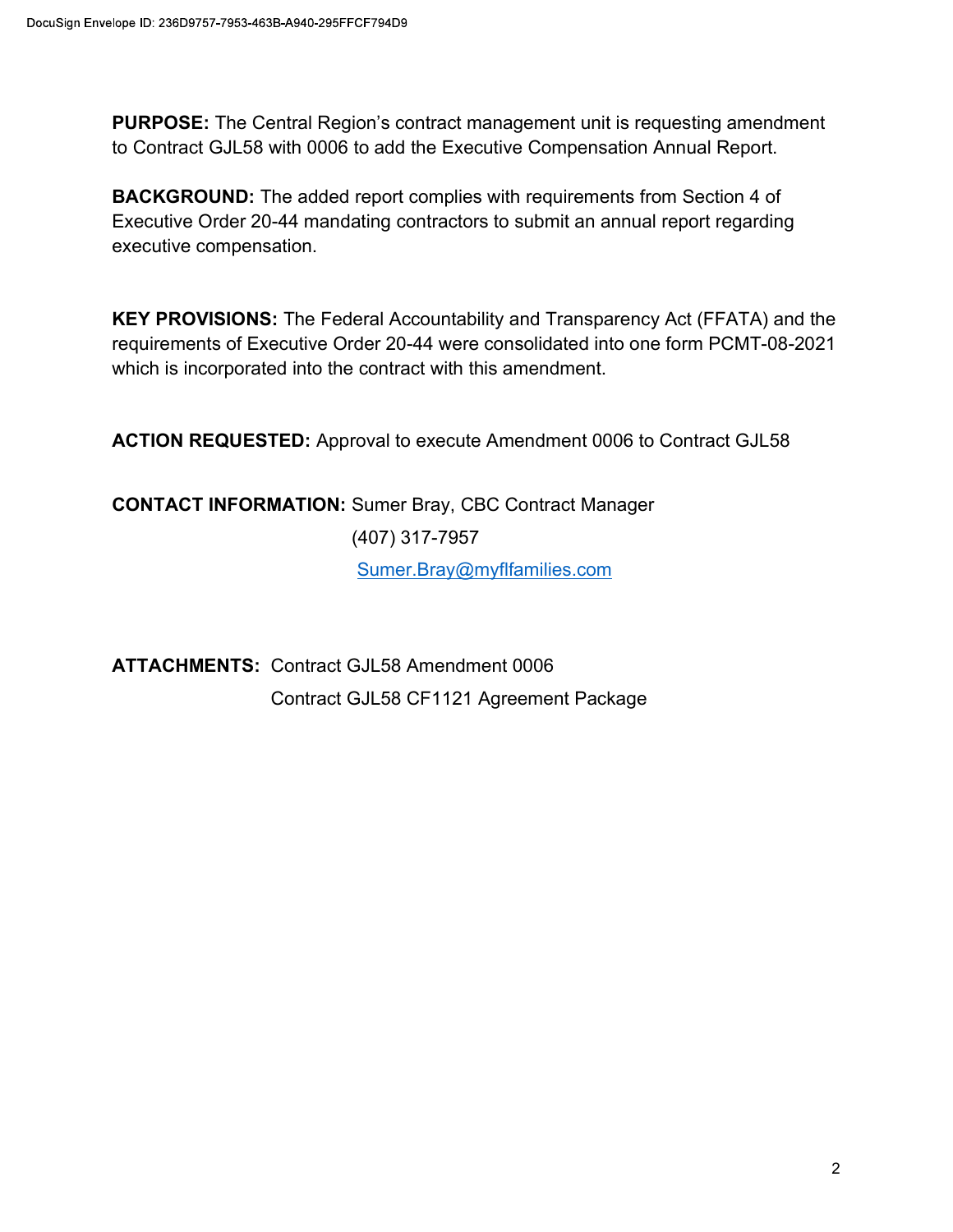AMENDMENT # \_\_\_\_\_0006\_\_\_\_\_\_\_ Contract # \_GJL58\_\_\_\_\_

DEPARTMENT OF CHILDREN AND FAMILIES:

Effective the latter of May 20, 2021 or the last date of the signatories, this amends the above referenced Contract as follows:

- 1. The attached Executive Compensation Annual Report, PCMT-08-2021, is added and is due on an annual basis by May 1st of each year.
- 2. In Exhibit B, the following report is added at the end of the table under Fiscal Reports:

| <b>Executive</b>               | Format provided in | Prior to execution, | <b>Contract Manager</b> |
|--------------------------------|--------------------|---------------------|-------------------------|
| <b>Compensation Annual</b>     | Amendment $# 6$    | and annually by     |                         |
| <b>Report</b> – as required by |                    | Mav 1               |                         |
| Executive Order 20-44          |                    |                     |                         |

3. All provisions in the contract and any attachments thereto in conflict with this amendment are changed to conform with this amendment. All provisions not in conflict with this amendment are still in effect and are to be performed at the level specified in the contract. This amendment and all its attachments are made a part of the contract.

IN WITNESS THEREOF, the parties cause this amendment to be executed by their duly authorized officials.

| PROVIDER: (Embrace Families Community Based<br>Care, Inc. ) | DEPARTMENT OF CHILDREN AND FAMILIES:          |
|-------------------------------------------------------------|-----------------------------------------------|
| SIGNED<br>Macina<br>BY:                                     | <b>SIGNED</b><br><u>Sluvann Harris</u><br>BY: |
| NAME: Glen Casel                                            | NAME: Shevaun L. Harris                       |
| TITLE: Chief Executive Officer                              | TITLE: Secretary                              |
| 5/26/21<br>DATE:<br>Federal ID Number:010631375             | 6/2/2021   12:02 PM EDT<br>DATE:              |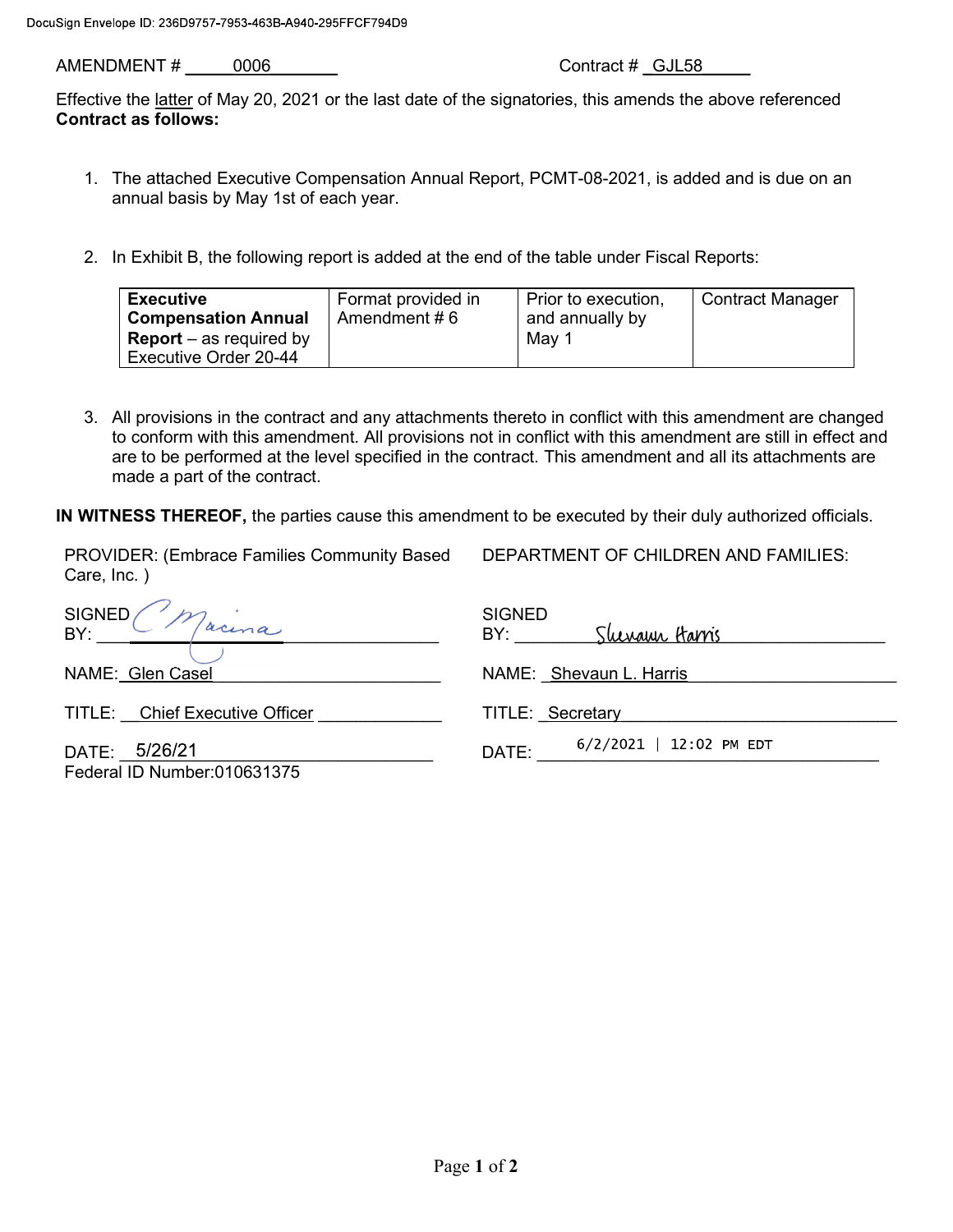# **Executive Compensation Annual Report**

**Instructions:** Upon entering into a contract with the Department of Children and Families (Department), and annually by May 1 of each year, Providers in a contract with the Department must complete Sections 1 and 2 of this form, and Section 3 if required. Completion of this document is required to comply with the Federal Funding Accountability and Transparency Act (FFATA) and Executive Order 20-44. All references to entity or contract(s) in Sections 2 and 3 shall refer to the Entity and Contract(s) identified in Section 1. Upon completion submit this form to the relevant Department Contract manager(s).

### **Section 1: Attestation**

I attest to my authority to make binding representations on behalf of the entity listed below, that the information contained in this document is accurate and complete to the best of the below-listed entity's knowledge, and that both I and the below-listed entity intend the Department rely upon the information contained in this document in performance of its official duties under FFATA, state law, and Executive Order 20-44.

| <b>Entity Name</b>                       |                    |
|------------------------------------------|--------------------|
| <b>Department Contract Numbers</b>       | <b>DUNS Number</b> |
| <b>Printed Name of Authorized Person</b> |                    |
| Signature of Authorized Person           | Date               |
|                                          |                    |

### **Section 2: Qualifying Questions**

| 1) Did one or more of the contract(s) result from the Entity being named in federal law or Florida Statutes<br>(substantive or appropriation) as the required recipient of a single source, public-private agreement?                                                                                                                   |            |                                                                                                                    |  |
|-----------------------------------------------------------------------------------------------------------------------------------------------------------------------------------------------------------------------------------------------------------------------------------------------------------------------------------------|------------|--------------------------------------------------------------------------------------------------------------------|--|
|                                                                                                                                                                                                                                                                                                                                         | □ Yes      | ⊟ No                                                                                                               |  |
|                                                                                                                                                                                                                                                                                                                                         |            | 2) Over the past fiscal year, did the Entity receive 50% or more of its budget from either the State of Florida or |  |
| from a combination of State and Federal funds?                                                                                                                                                                                                                                                                                          |            |                                                                                                                    |  |
|                                                                                                                                                                                                                                                                                                                                         | $\Box$ Yes | □ No                                                                                                               |  |
| 3) During the preceding fiscal year, did the Entity: (a) receive more than \$25 million in total federal funding, (b)<br>the federal funds so received accounted for more than 80% of the Provider's annual gross revenue, and (c)<br>was the compensation of top five executives for the preceding fiscal year not available publicly? |            |                                                                                                                    |  |
|                                                                                                                                                                                                                                                                                                                                         | ⊟ Yes      | - No                                                                                                               |  |
| submit this form to your relevant Department Contract Manager.                                                                                                                                                                                                                                                                          |            | If the answer to any question in this section is Yes, you must proceed to and complete Section 3. Otherwise,       |  |